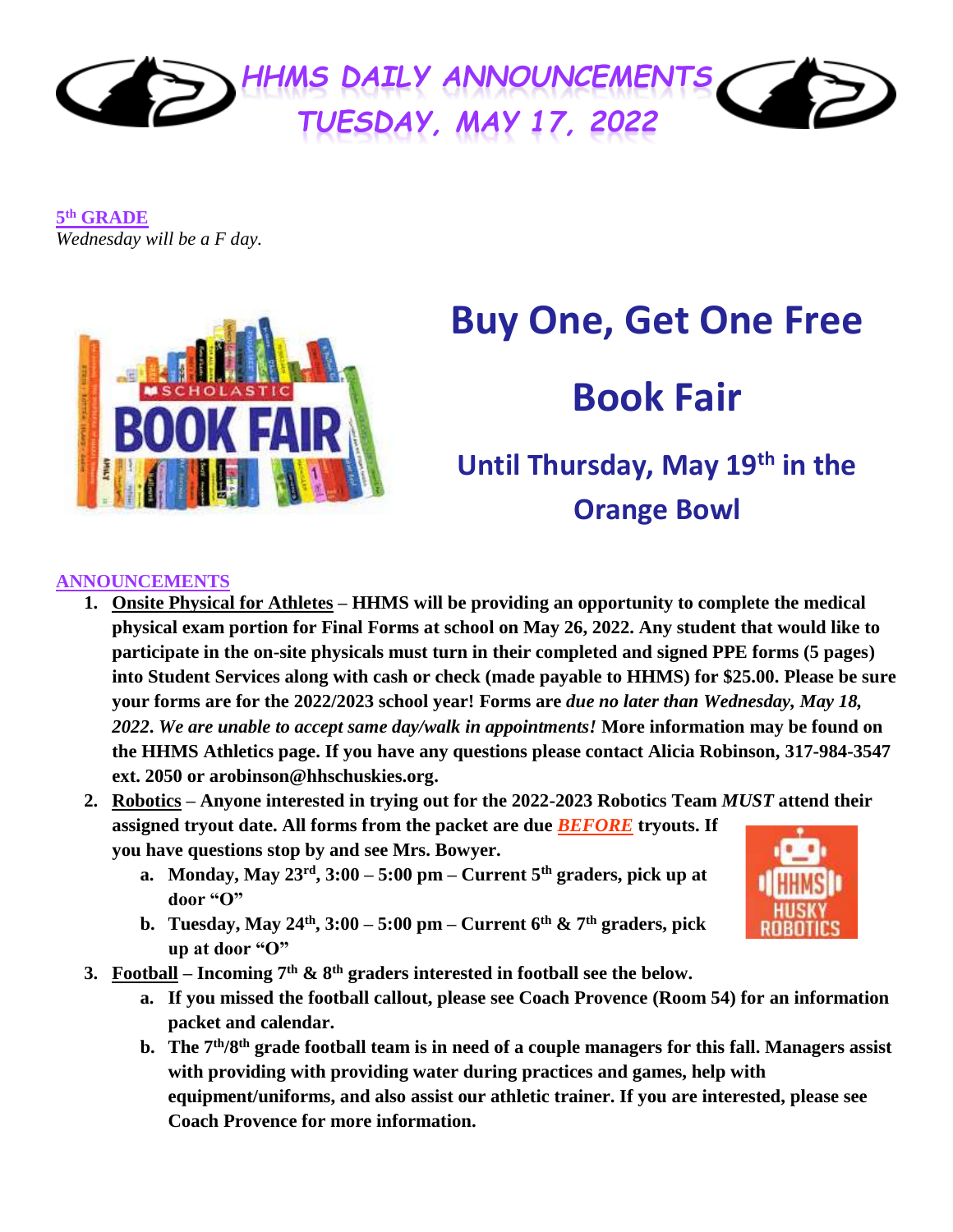- **4. Attention All Athletes (Grades 6-8) – The HHMS weight and agility training will be held every Tuesday and Thursday at the high school, 3:20-4:35 pm. For those attending, you must have a physical on file. You will ride your afternoon bus and get off at the High School, go to the Weight Room. Your parents need to pick you up at 4:35 at the doors in back of the High School, door L. The cost is free and you are welcome to attend as many of the sessions as you wish. We hope to see you there.** *May 26th is the last day of the program!*
- **5. Music at Lunch – Please use the link below or one of the QR codes posted throughout the building to hear the music that you choose during lunch! Requests must be school appropriate. <https://forms.gle/EpkAsqwcq1YTYcmZ9>**
- **6. Study Tables – Our study tables program is available every Tuesday and Thursday from 3:25 – 5:00 pm. If you are participating please go to the gym immediately after school and wait for the study table supervisor. Students will be at door "O" at 5:00 pm for pick up.**

#### **DAWG-A-THON**

Students don't forget your Dawg-a-Thon donation money is due on Thursday, May 19th! If you have collected donations, then please bring those in your manila envelope to be turned in.

If you would like to request a song for the Dawg-A-Thon, you can do so through this link until Friday, May 20<sup>th</sup>.<https://forms.gle/afMxYWKjVacZzquw6>

Question: What songs can I request? Answer: Any school appropriate song.

Question: What if I don't know who sings the song? Answer: Look it up so you can include both the song title and the artist.

Question: Can I request a song the day of the Dawg-a-thon? Answer: No.

#### **CALL OUTS**

- *1. Cross Country – Students interested in HHMS cross country next year will meet with Coach Hite in the Main Gym on Tuesday, May 24th .*
- *2. Tennis at HHHS – Current 8th grade boys interested in tennis at HHHS will meet with Coach Ozolins in the Orange Bowl on Tuesday, May 24th .*
- *3. Robotics at HHHS – Current 8th grade students interested in Robotics at the high school will meet on Friday, May 27th in the Orange Bowl with Coach Ozolins.*

#### **HHMS ATHLETICS**

- *Golf – Monday, May 16 vs Sheridan, 4:00 pm*
- *Golf – Wednesday, May 18 at Westfield, 4:00 pm*
- *Golf – Friday, May 20 at Western Invite, 5:00 pm*
- *Track – Friday, May 20 at HSE, County Meet, 5:30 pm*
- *Golf – Saturday, May 21 at Eastern Invitational, 1:00 pm*

#### **Golf**

It was a beautiful night yesterday for golf and a victory for the Huskies! The Huskies defeated Sheridan 158- 187 on the par 3 course in their last home match of the season. The medalist for the night was Colton Zebrauskas with a 34!!!